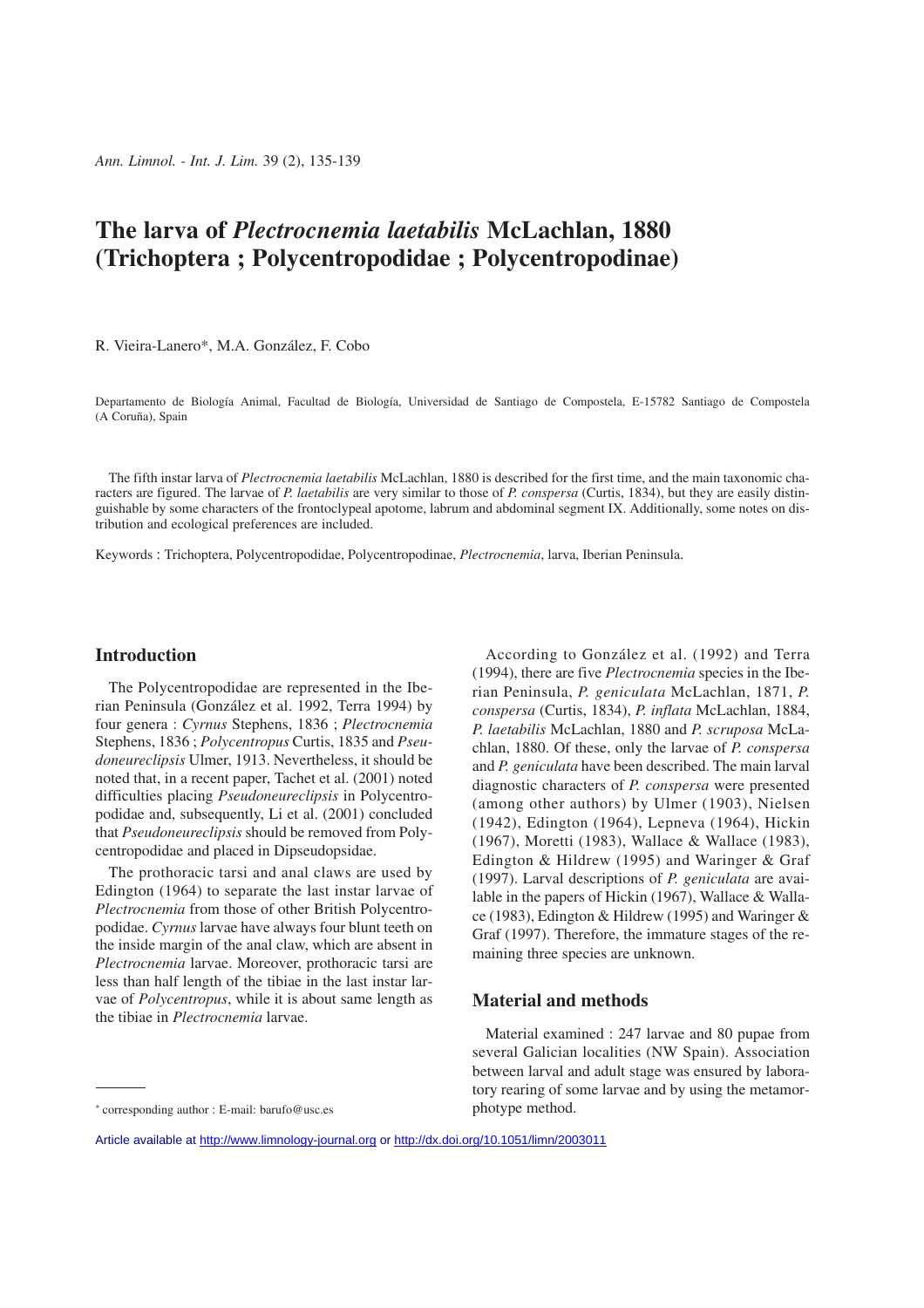Specific identification of *Plectrocnemia* larvae may cause some difficulties and, occasionally, morphometric measures of several structures are needed to ensure the identification. Nevertheless, these measures can vary with the larval stage and, therefore, it is essential to ensure that we are identifying a last instar larva. The diagnostic characters commonly used to separate *Plectrocnemia* species (cf. Wallace & Wallace 1983) are :

a.- Frontoclypeal apotome :

- frontoclypeal apotome ratio (a/b in Fig. 1B) : calculated from the positions of the apex of the apotome and the posterior muscle attachment spots relative to the posterior setal alveoli (seta 6). The measurement b must be made from the edge of the muscle attachment spot, not from the limit of the associated shading, and it is essential that the apotome lies horizontally for measurement. A microscope with a micrometer eyepiece will be required for making the necessary measurements to calculate the ratios.

- minimum width at median narrowing and maximum width in the area posterior to it (d, c in Fig. 1B).

b.- *Labrum mark*. The attachment region of the dorsal labral retractor muscles on the labrum is marked, in some species of the genus (see Wallace & Wallace 1983), by slight irregular thickening of the margin usually accompanied by dark pigmentation, while some other lack thickening. To examine this feature it is usually necessary to draw out the labrum from the plate (the anteclypeus) overlaying it.

c.- Abdominal segment IX : number and length of both dorsal and ventral setae.

d.- Cephalic capsule: width and pigmentation.

We have adopted in this paper the terminology of the larval characters used by Wallace & Wallace (1983) and Edington & Hildrew (1995).

# **Description of the last instar larva**

The last instar larvae of *P. laetabilis* show all the features common to the genus.

Larval length up to 24 mm  $(N = 10)$ .

*Cephalic capsule* : slightly squarish, maximum width at posterior third (mean 2.62 mm,  $N = 19$ ); mean length 3.2 mm ( $N = 19$ ). Dorsal side of brown colour, darker along frontoclypeal and coronal sutures; lateral areas around the eyes of light colour (Fig. 1A). Postero-lateral area of genae of light colour in ventral view ; ventral apotome, submental sclerite, margins of ventral suture and adjacent area, brown. Dorsal and ventro-posterior muscle attachment spots dark brown and conspicuous. Frontoclypeal apotome typical of the genus, with a shallow arc of 6 dark muscle attachment spots, always located clearly from behind of the insertion point of the seta 6. Frontoclypeal apotome ratio a/b  $2.35 - 3.40$  (mean 3.07, N = 32). Left mandible with three well developed teeth along mesal margins of both dorsal and ventral blades, and a sharp apical tooth. Central concavity of the left mandible with a brush of 3 - 4 indented setae. Right mandible similar to the left, but it lacks the group of setae of the concavity. Labrum broad (Figs. 1A, E), with dark postero-lateral areas and a dark line, uniform in width, along the posterior margin.

*Thorax* : Pronotum slightly lighter than head, with dark spots and a well developed black posterior margin. Thoracic legs concolorous with the head.

*Abdomen* : Ventral surface of the ninth abdominal segment (Fig. 1C) with four long, dark primary setae (p and ip in Fig. 1C) and 7 - 24 smaller secondary setae on either side of the mid-line (22 - 48 setae in all). The majority of these secondary setae are, at least, half the length of the inner primaries (ip). Dorsal side of the last abdominal segment with a group of three setae on either side of the mid-line: a pair of secondary setae (minute and which need to be looked for carefully) situated lateral to the large primary seta (Fig. 1D). The outer seta in this pair of secondary setae is about three times the length of the inner one.

The anal claws are curved in obtuse angle.

# **Discussion**

*P. conspersa*, *P. geniculata* and, now, *P. laetabilis*, are the only Iberian species of the genus with known larvae.

As there is considerable variation in some of the characters used below to differentiate the species, a tabular arrangement (Table I) has been adopted to allow the various characters to be considered simultaneously.

The cephalic capsule of *P. laetabilis* is slightly wider (mean 2.62 mm) than that of *P. conspersa* and *P. geniculata* (mean 2.31 mm and 2.25 mm, respectively, according to Wallace & Wallace 1983). The head of both *P. laetabilis* and *P. conspersa* is brown but it is uniformly darker in the former ; by contrast, the head and pronotum of *P. geniculata* are very pale (Edington 1964). However, this character is difficult to quantify and large variations may occur in a given population or from one population to another (Edington 1964, Edington & Hildrew 1995) therefore, it seems to be an invalid diagnostic character.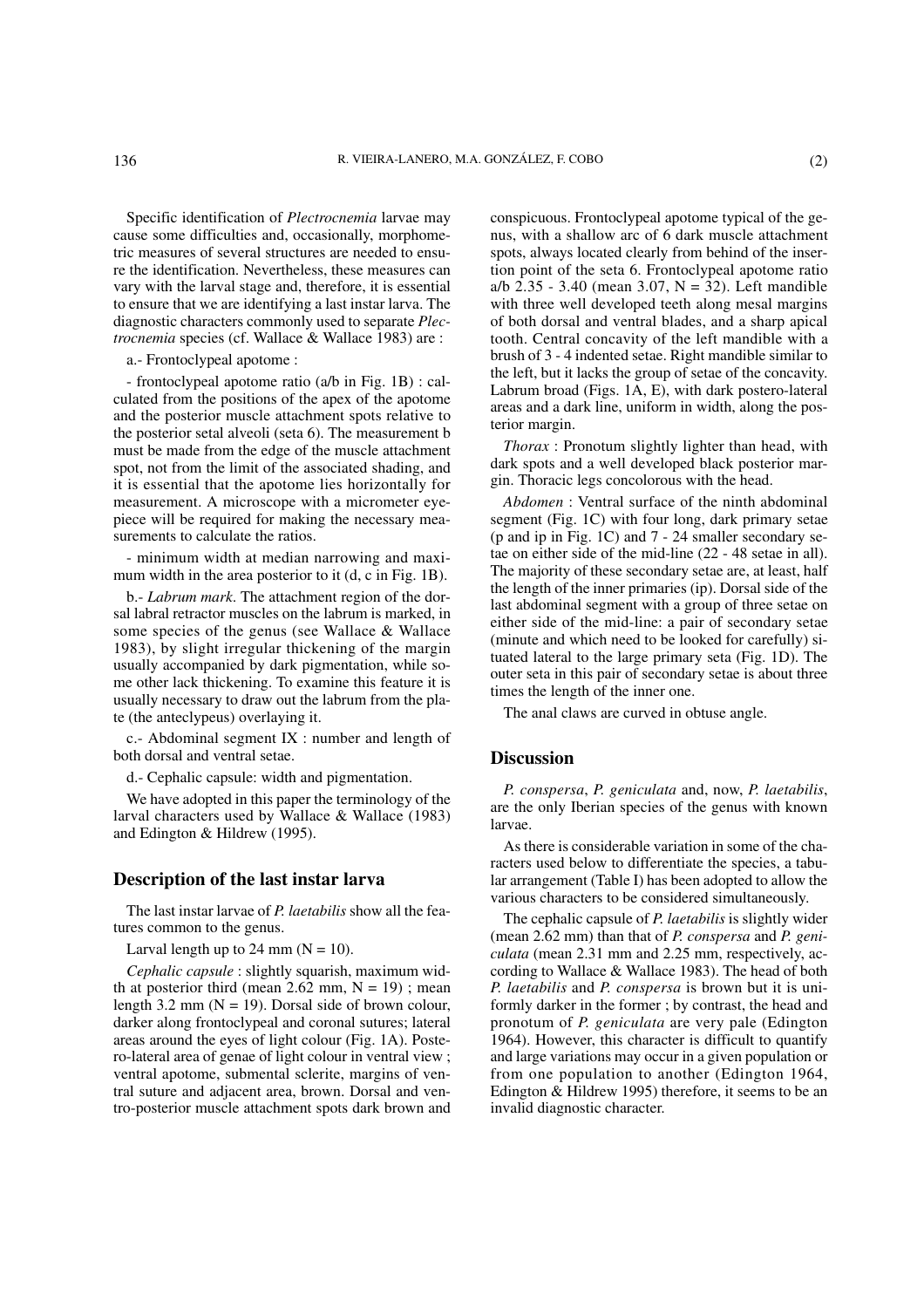

Fig. 1. *Plectrocnemia laetabilis*, last instar larva. A - head, dorsal view ; B - frontoclypeal apotome, posterior region, diagram of used landmarks (see text) ; C - last abdominal sternum, setal arrangement ; D - last abdominal dorsum, setal group of the left side (see text) ; E - labrum, posterior margin.

Values for the ratio a/b are always bigger than 3.1 in *P. conspersa* (3.2 - 14.8, see Wallace & Wallace, 1983) but very similar in *P. laetabilis* (2.3 - 3.4) and *P. geniculata* (2.2 - 3.4, see Wallace & Wallace 1983).

The labrum of *P. conspersa* shows an elongated, brown pigment patch in the median position of the posterior margin, while it is absent in *P. laetabilis* and *P. geniculata* (cf. Edington 1964, Hickin 1967, Wallace & Wallace 1983, Edington & Hildrew 1995, Waringer & Graf 1997).

In all three *Plectrocnemia* species the ventral surface of the last abdominal segment (segment IX) bears eight (4 pairs) long primary setae and some smaller secondary setae. In both *P. conspersa* and *P. laetabilis* these secondary setae are numerous [30 - 65 setae (according to Wallace & Wallace 1983) in *P. conspersa*, and 22 - 48 in *P. laetabilis*] and mostly long. By contrast, in *P. geniculata* those setae are sparse and short [9 - 14 according to Edington & Hildrew (1995), 12 - 22 according to Wallace & Wallace (1983)].

The secondary setae on the dorsal side of the last abdominal segment are similar in both *P. laetabilis* and *P. conspersa* (the outermost seta is, at least, twice the length of the inner one, and even three times in *P. laetabilis*) ; by contrast, these secondary setae are of approximately equal length in *P. geniculata*.

In summary, the main diagnostic character to difference the larvae of *P. laetabilis* from those of *P. conspersa* is the absence of brown pigment patch in the posterior margin of the labrum of the former species. In addition, the larvae of *P. laetabilis* and *P. geniculata* can be distinguished by the length of the ninth dorsal secondary setae (the outermost seta the longer in the former, but both similar in size in the latter) and ventral secondary setae (numerous and long in the former species, but sparse and short in the latter one).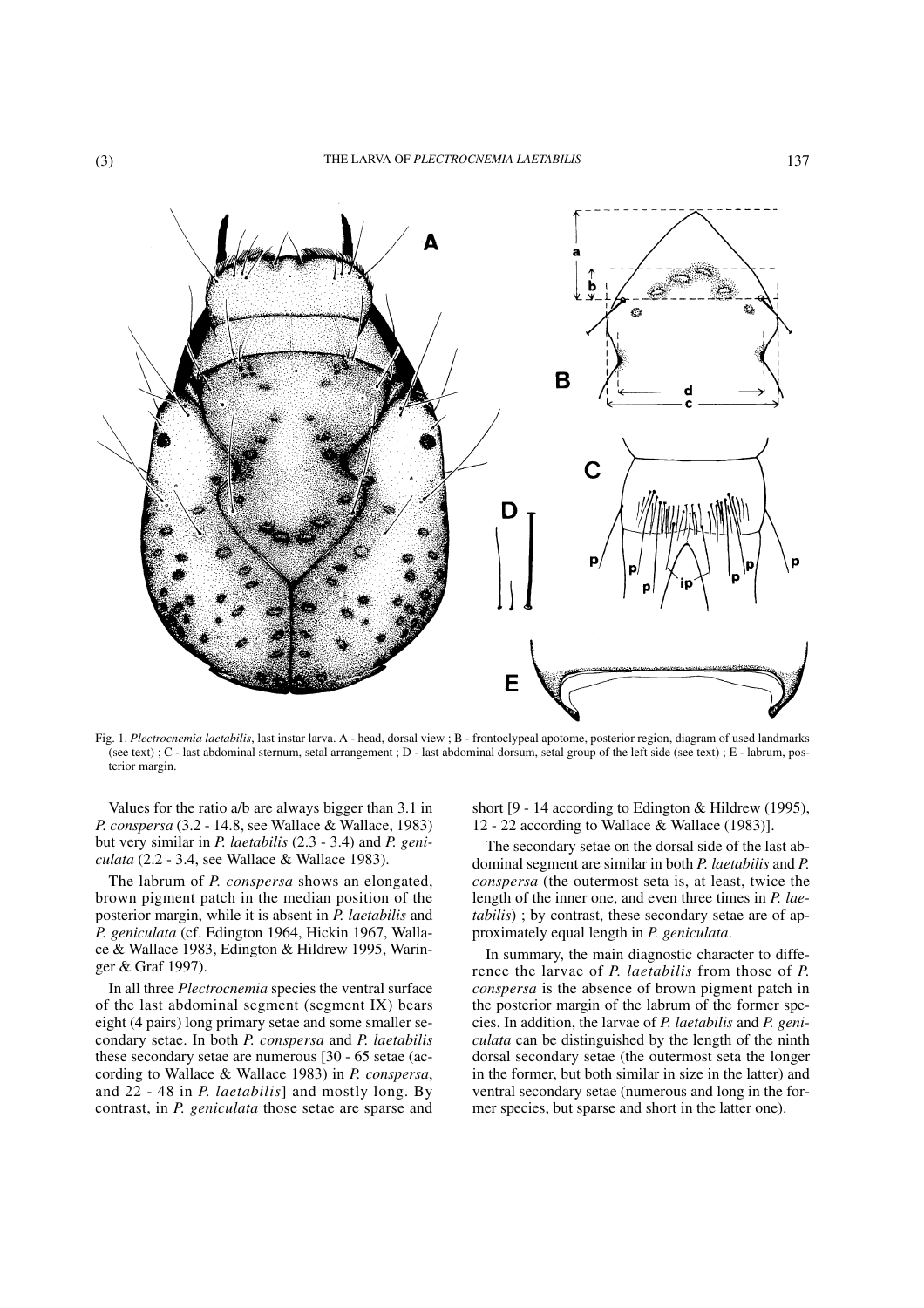Table I. Frontoclypeal apotome ratio (see Fig. 1B), width of head capsule, measurements of the frontoclypeal apotome at two points, and main diagnostic characters of the species compared in the text. For *P. conspersa* and *P. geniculata*, data from Wallace & Wallace (1983), except \* = data from Edington & Hildrew (1995).

| Species                                                   | P. conspersa                             | P. geniculata                                       | P. laetabilis                  |
|-----------------------------------------------------------|------------------------------------------|-----------------------------------------------------|--------------------------------|
| Frontoclypeal<br>apotome ratio $(a/b)$                    | $3.2 - 14.8$                             | $2.2 - 3.4$                                         | 2.35-3.40                      |
| Width of head capsule<br>[range and (mean), in<br>$mm$ ]. | $1.93 - 2.60(2.31)$                      | $1.91 - 2.48(2.25)$                                 | $2.45 - 2.75(2.62)$            |
| $c$ (see Fig. 1B)                                         | $0.78 - 1.21(1.06)$                      | $0.95 - 1.19(1.08)$                                 | $0.76 - 1.27(1.07)$            |
| $d$ (see Fig. 1B)                                         | $0.70 - 0.97(0.84)$                      | $0.75 - 0.95(0.85)$                                 | $0.62 - 0.97(0.84)$            |
| Posterior mark of<br>labrum                               | distinct                                 | absent                                              | absent                         |
| Ventral secondary<br>setae on abdominal<br>segment IX     | numerous and long.<br>30-65 or $9-57$ *. | sparse and short.<br>12-22 or $4-14$ <sup>*</sup> . | numerous and<br>$long. 22-48.$ |
| Dorsal secondary<br>setae on abdominal<br>segment IX      | outer longer than<br>inner               | outer and inner of<br>similar length                | outer longer than<br>inner     |

## **Notes on biology, ecology and distribution**

The distribution area of *P. laetabilis* includes the Iberian Peninsula and Pyrenees, also reaching the north of Africa (González et al. 1992). Most of the Iberian citations belong to the northern regions, but the species has been recently cited from Cadiz (South Spain, see Ruiz et al. 2001).

In Galicia, this species shows a wide altitudinal distribution (González 1988, Pardo 1992), ranging from 160 to 1650 m a. s. l.. Larvae were found in small mountain streams and, preferably, in springs with sandy bottom and, generally, moderate flow rate. Some other authors (Décamps 1968, Lavandier 1979, Terra & Molles 1987) associate also the species with this habitat, until 2200 m a. s. l. According to Décamps (1967a, b) the species lives in cold springs  $(3 - 5^{\circ}C)$ and high-altitude shallow streams with gravel bottom, where waters are clear, oxygen saturated, with neuter or slightly basic pH and low mineralization.

The life cycle of this species is developed in one year (Lavandier & Dumas 1971), and its flight period extends from May to October (Décamps 1967a, González 1988).

#### **Acknowledgements**

This paper is a contribution to the project PGIDT01PXI2002PR of the Xunta de Galicia.

### **References**

- Décamps H. 1967a. Introduction à l'étude écologique des Trichoptères des Pyrénées. *Ann. Limnol.*, 3 (1), 101-176.
- Décamps H. 1967b. Ecologie des Trichoptères de la Vallée D'Aure (Hautes-Pyrénées). *Ann. Limnol.*, 3 (3), 399-577.
- Décamps H. 1968. Vicariances écologiques chez les Trichoptères des Pyrénées. *Ann. Limnol.*, 4 (1), 1-50.
- Edington J.M. 1964. The taxonomy of British polycentropid larvae (Trichoptera). *Proc. Zool. Soc. London*, 143 (2), 281-300.
- Edington J.M. & Hildrew A.G. 1995. *A revised key to the caseless caddis larvae of the British Isles with notes on their ecology. Scient Publs. Freshw. Biol. Ass.*, 53, 1-119.
- González M.A. 1988. *Inventario dos Tricópteros de Galicia (Insecta : Trichoptera)*. Cad. Area Cienc. Biol. (Invent.), Sem. Est. Gal., II, O Castro-Sada, A Coruña : Ed. do Castro, 45 pp.
- González M.A., Terra L. S.W., Garcia De Jalón D. & Cobo F. 1992. — Lista faunística y bibliográfica de los Tricópteros (Trichoptera) de la Península Ibérica e Islas Baleares. *Asoc. esp. Limnol*., 11, 1-200.
- Hickin N.E. 1967. *Caddis Larvae. Larvae of the British Trichoptera*. Hutchinson, London. 466 pp.
- Lavandier P. 1979. *Ecologie d'un torrent Pyrénéen de haute montagne : l'Estaragne*. PhD dissertation, Univ. Paul Sabatier. Toulouse. 532 pp.